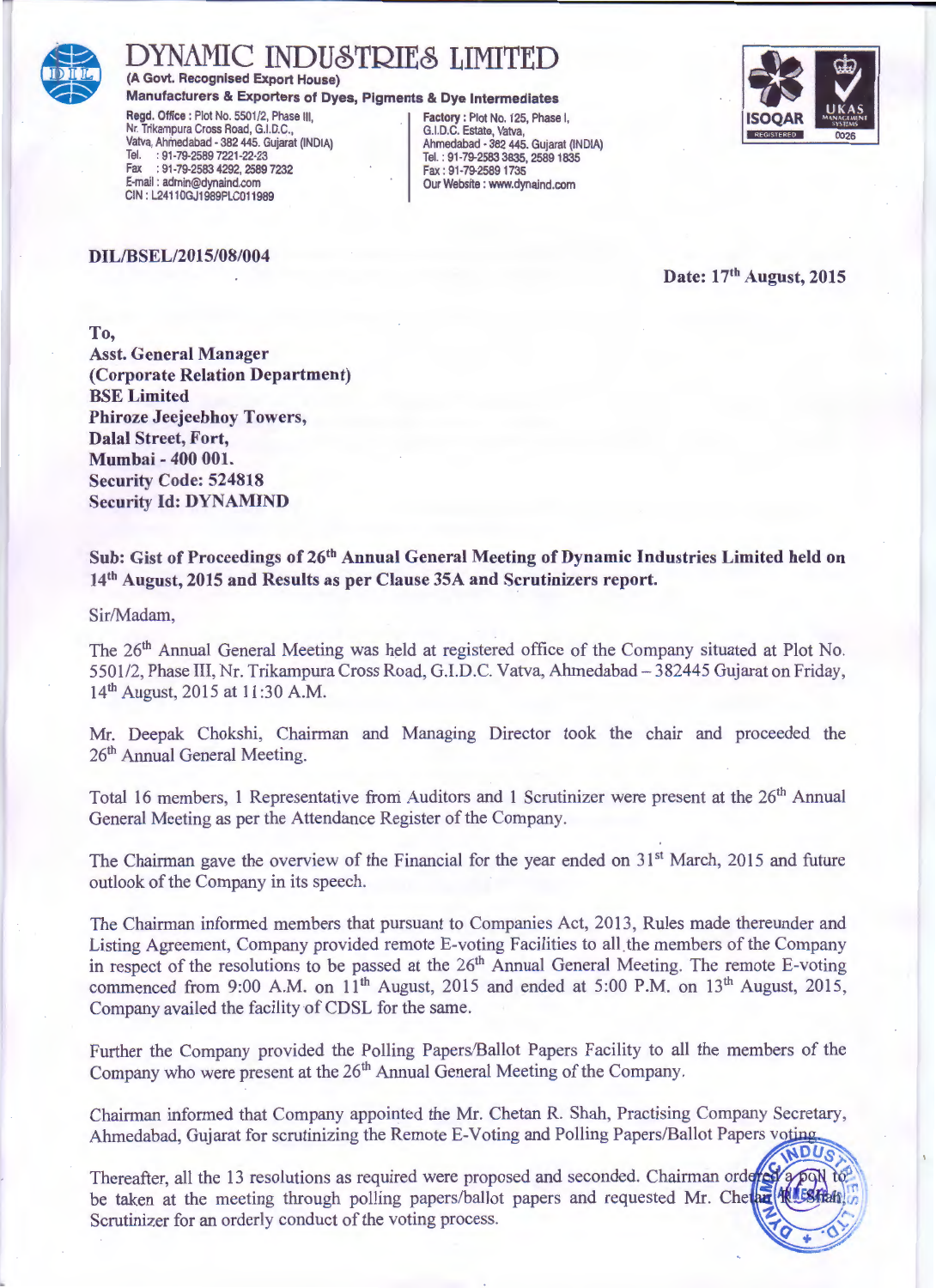

(A Govt. Recognised Export House)

Manufacturers & Exporters of Dyes, Pigments & Dye Intermediates

Regd. Office : Plot No. 5501/2, Phase III, Nr. Trikampura Cross Road, G.I.D.C., Vatva, Ahmedabad - 382 445. Gujarat (INDIA) Tel. : 91-79-2589 7221-22-23 : 91-79-2583 4292, 2589 7232 Fax E-mail: admin@dynaind.com CIN: L24110GJ1989PLC011989

Factory: Plot No. 125, Phase I,<br>G.I.D.C. Estate, Vatva, Ahmedabad - 382 445. Guiarat (INDIA) Tel.: 91-79-2583 3835, 2589 1835 Fax: 91-79-2589 1735 Our Website : www.dynaind.com



The Chairman announced that the E-voting results along with the consolidated scrutinizers report shall be placed on the website of the Company and CDSL and shall also be communicated to the BSE.

The resolutions passed by the members of the Company were with requisite majority namely

#### **ORDINARY BUSINESS:**

- 1. To receive, consider and adopt the Financial Statements of the Company for the year ended 31<sup>st</sup> March, 2015 including audited Balance Sheet as at 31<sup>st</sup> March, 2015 and Statement of Profit and Loss for the year ended on that date and the Reports of the Directors and the Auditors thereon. (Ordinary **Resolution**)
- 2. To declare a dividend of ₹1.00 (10%) per Equity Share of the nominal value of ₹10.00 each for the year ended 31<sup>st</sup> March, 2015. (Ordinary Resolution)
- 3. To re-appoint Mr. Deepak Navinchandra Chokshi (DIN: 00536345), who is liable to retire by rotation and being eligible, offers himself for re-appointment. (Ordinary Resolution)
- 4. To ratify the appointment of M/s. G. K. Choksi & Co., Chartered Accountants, Ahmedabad (Firm Reg. No. 101895W) as approved by Members at the 25th Annual General Meeting as Statutory Auditors of the Company, to hold office until the conclusion of 28<sup>th</sup> Annual General Meeting, and to fix their remuneration for the financial year ending 31<sup>st</sup> March, 2016. (Ordinary Resolution)

#### **SPECIAL BUSINESS:**

- 5. To re-appoint and re-designate Mr. Deepak Navinchandra Chokshi (DIN: 00536345) as Vice Chairman and Managing Director of the Company. (Special Resolution)
- 6. To re-appoint and re-designate Mr. Harin Dhanvantrai Mamlatdarna (DIN: 00536250) as Chairman and Whole Time Director of the Company. (Special Resolution)
- 7. To re-appoint Mr. Dinesh Jasraj Jain (DIN: 00135889) as Whole Time Director of the Company. (Special Resolution)
- 8. To appoint Mr. Pravinchandra Devidas Master (DIN: 05195587) as an Independent Director of the **Company.** (Ordinary Resolution)
- 9. To appoint Mr. Raghavdas Hiralal Lakhmani (DIN: 05304347) as an Independent Director of the Company. (Ordinary Resolution)
- 10. To appoint Mr. Jatinbhai Biharilal Surti (DIN: 05195572) as an Independent Director of the **Company.** (Ordinary Resolution)
- 11. To approve borrowing limits under provision of section 180 (1) (c) of the Companie rules. (Special Resolution)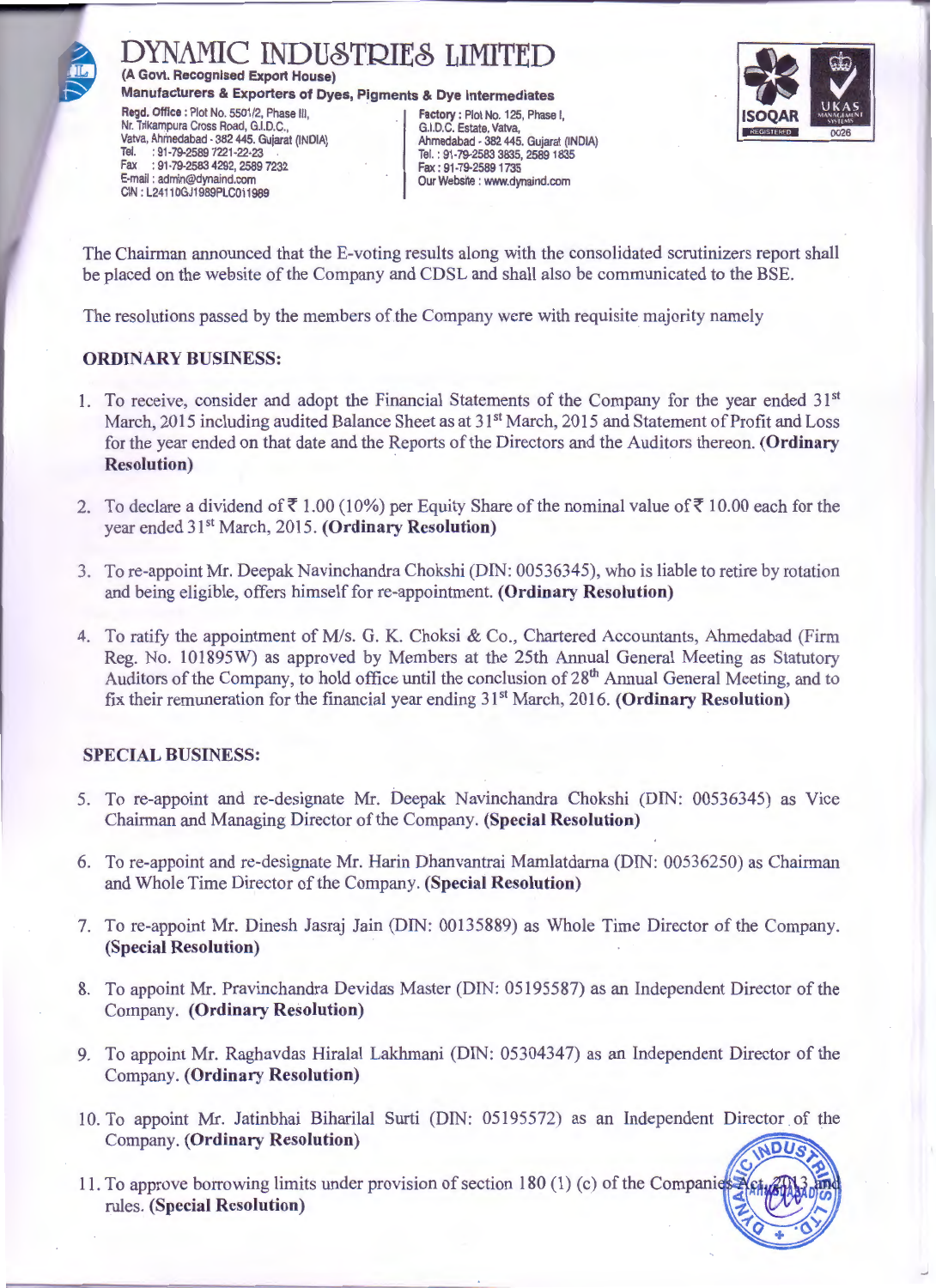

DYNAMIC INDUSTRIES LIMITED (A Govt. Recognised Export House)

Manufacturers & Exporters of Dyes, Pigments & Dye Intermediates

Regd. Office : Plot No. 5501/2, Phase III, Nr. Trikampura Cross Road, G.I.D.C., Vatva, Ahmedabad - 382 445. Gujarat (INDIA) Tel. : 91-79-2589 7221-22-23<br>Fax : 91-79-2589 7221-22-23 E-mail: admin@dynaind.com CIN: L24110GJ1989PLC011989

Factory: Plot No. 125, Phase I,<br>G.I.D.C. Estate, Vatva, Ahmedabad - 382 445. Gujarat (INDIA) Tel.: 91-79-2583 3835, 2589 1835 Fax: 91-79-2589 1735 Our Website : www.dynaind.com



- 12. To create charge on the assets of the Company under Section 180 (1) (a) of the Companies Act, 2013 and rules thereunder. (Special Resolution)
- 13. To regularize Ms. Viraj Darshit Shah (DIN: 07220630) as an Independent Woman Director of the **Company.** (Ordinary Resolution)

Voting results over remote E-Voting are enclosed herewith as "Annexure  $- A$ " and Scrutinizers Combined Report on the remote E-voting as well as Ballot Paper/Polling Paper is enclosed as "Annexure  $-B$ ".

Kindly take the same on your record.

Thanking you,

Yours Sincerely,

For, Dynamic Industries Limited

Mintan Amburi...

**Company Secretary and Compliance officer** Chintan Nareshkumar Amlani

Date: 17th August, 2015 **Place: Ahmedabad** 

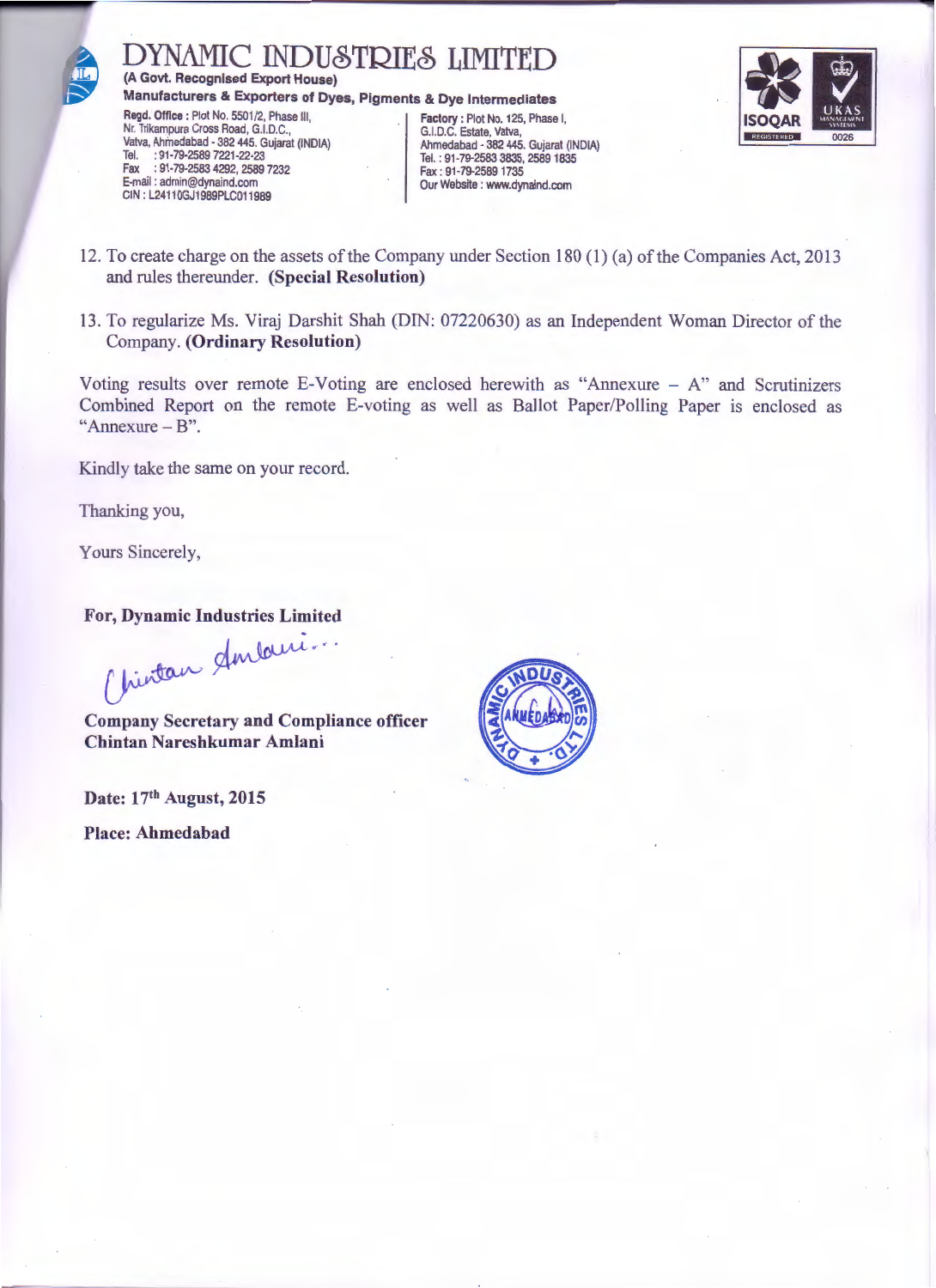

(A Govt. Recognised Export House)

Manufacturers & Exporters of Dyes, Pigments & Dye Intermediates

Regd. Office : Plot No. 5501/2, Phase III, Nr. Trikampura Cross Road, G.I.D.C., Valva, Ahmedabad • 382 445. Gujarat (INDIA) Tel. : 91·79·2589 7221·22·23 Fax : 91·79·2583 4292, 2589 7232

E-mail : admin@dynaind.com CIN: L24110GJ1989PLC011989

Factory: Plot No. 125, Phase I, G.I.D.C. Estate, Vatva, Ahmedabad • 382 445. Gujarat (INDIA) Tel. : 91-79·2583 3835, 2589 1835 Fax : 91· 79-2589 1735 Our Website : www.dynaind.com



#### Annexure-A

| Date of AGM                                                       | 14th August, 2015                        |
|-------------------------------------------------------------------|------------------------------------------|
| Total No. of Members on the record<br>date                        | 2403                                     |
| No. of members present in the meeting                             |                                          |
| either in person or through proxy                                 |                                          |
| Promoter and promoter group                                       | 8                                        |
| Public                                                            | 8                                        |
|                                                                   |                                          |
| No. of Members attended the meeting<br>through video conferencing | Video Conferencing facility was not made |
| Promoter and Promoter Group                                       | available                                |
| Public                                                            |                                          |

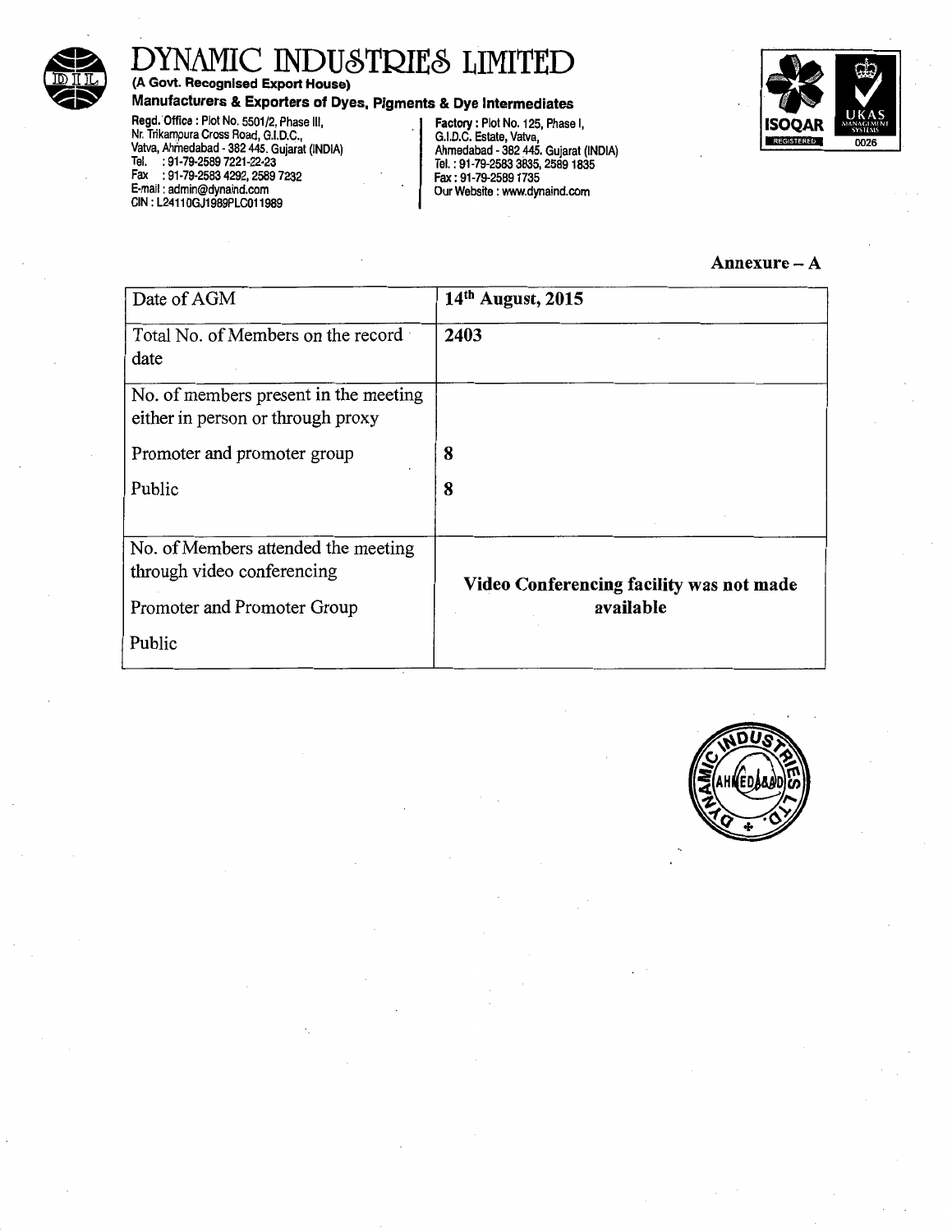

(A Govt. Recognised Export House)

Manufacturers & Exporters of Dyes, Pigments & Dye Intermediates<br>
Regd. Office : Plot No. 5501/2, Phase III. [1] Factory : Plot No. 125, Phase I,<br>
Nr. Trikampura Cross Road, G.I.D.C., [1] [1] G.I.D.C. Estate, Vatva, Regd. Office: Plot No. 5501/2, Phase III, Nr. Trikampura Cross Road, G.I.D.C., Trikampura Cross Road, G.I.D.C., C., G.I.D.C., Estate, Vatva, Valva, Valva, Valva, Valva, Valva, Valva, Valva, Valva, Valva, Valva, Valva, Valva, Valva, Valva, Valva, Valva, Valva, Valv Valva, Ahmedabad -382 445. Gujarat (INDIA) Ahmedabad - 382 \_445. Gujarat (INDIA) Tel. :91-79-2589 7221-22·23 Tel.: 91-79-2583 3835,25891835 Fax : 91-79-2583 4292, 2589 7232 Fax: 91-79-25891735 CIN: L24110GJ1989PLC011989

Our Website : www.dynaind.com



#### AGENDA-WISE

#### In case of Poll/Postal Ballot/E-Voting:

#### The Mode of Voting of all Resolution was Remote E-Voting

Resolution 1: To receive, consider and adopt the Financial Statements of the Company for the year ended 31<sup>st</sup> March, 2015 including audited Balance Sheet as at 31st March, 2015 and Statement of Profit and Loss for the year ended on that date and the Reports of the Directors and the Auditors thereon. (Ordinary Resolution)

| <b>Promoter/Public</b> | No. of<br>shares<br>held<br>$\left(1\right)$ | No. of<br>votes<br>polled<br>(2) | % of Votes<br>Polled on<br>outstanding<br>shares<br>$(3)=[(2)/(1)]^*$<br>100 | No. of<br>$Votes - in$<br>favour<br>(4) | No. of<br>$Votes -$<br>against<br>(5) | % of Votes<br>in favour on<br>votes polled<br>$(6)=[(4)/(2)]$<br>*100 | % of Votes<br>against on<br>votes polled<br>$(7)=[(5)/(2)]$<br>$*100$ |
|------------------------|----------------------------------------------|----------------------------------|------------------------------------------------------------------------------|-----------------------------------------|---------------------------------------|-----------------------------------------------------------------------|-----------------------------------------------------------------------|
| Promoter and           |                                              |                                  |                                                                              |                                         |                                       |                                                                       |                                                                       |
| Promoter Group         | 1512755                                      | 1512755                          | 100.00                                                                       | 1512755                                 | Nil                                   | 100.00                                                                | Nil                                                                   |
| Public $-$             |                                              |                                  |                                                                              |                                         |                                       |                                                                       |                                                                       |
| Institutional          |                                              |                                  |                                                                              |                                         |                                       |                                                                       |                                                                       |
| holders                | Nil                                          | Nil                              | Nil                                                                          | Nil                                     | Nil                                   | Nil                                                                   | Nil                                                                   |
| Public-Others          | 1515745                                      | 40701                            | 2.69                                                                         | 40701                                   | Nil                                   | 100.00                                                                | Nil                                                                   |
| <b>Total</b>           | 3028500                                      | 1553456                          | 51.29                                                                        | 1553456                                 | Nil                                   | 100.00                                                                | Nil                                                                   |

Resolution 2: To declare a dividend of  $\bar{\tau}$  1.00 (10%) per Equity Share of the nominal value of  $\bar{\tau}$  10.00 each for the year ended 31<sup>st</sup> March, 2015. (Ordinary Resolution)

| <b>Promoter/Public</b> | No. of<br>shares<br>held<br>(1) | No. of<br>votes<br>polled<br>(2) | % of Votes<br>Polled on<br>outstanding<br>shares<br>$(3)=[(2)/(1)]^*$<br>100 | No. of<br>$Votes - in$<br>favour<br>(4) | No. of<br>$\bf Votes -$<br>against<br>(5) | % of Votes<br>in favour on<br>votes polled<br>$(6)=[(4)/(2)]$<br>$*100$ | % of Votes<br>against on<br>votes polled<br>$(7)=[(5)/(2)]$<br>$*100$ |
|------------------------|---------------------------------|----------------------------------|------------------------------------------------------------------------------|-----------------------------------------|-------------------------------------------|-------------------------------------------------------------------------|-----------------------------------------------------------------------|
| Promoter and           |                                 |                                  |                                                                              |                                         |                                           |                                                                         |                                                                       |
| Promoter Group         | 1512755                         | 1512755                          | 100.00                                                                       | 1512755                                 | Nil                                       | 100.00                                                                  | Nil                                                                   |
| Public $-$             |                                 |                                  |                                                                              |                                         |                                           |                                                                         |                                                                       |
| Institutional          |                                 |                                  |                                                                              |                                         |                                           |                                                                         |                                                                       |
| holders                | Nil                             | Nil                              | Nil                                                                          | Nil                                     | Nil                                       | Nil                                                                     | Nil                                                                   |
| Public-Others          | 1515745                         | 40701                            | 2.69                                                                         | 40701                                   | Nil                                       | 100.00                                                                  | Nil                                                                   |
| <b>Total</b>           | 3028500                         | 1553456                          | 51.29                                                                        | 1553456                                 | Nil                                       | 100.00                                                                  | Nil.                                                                  |

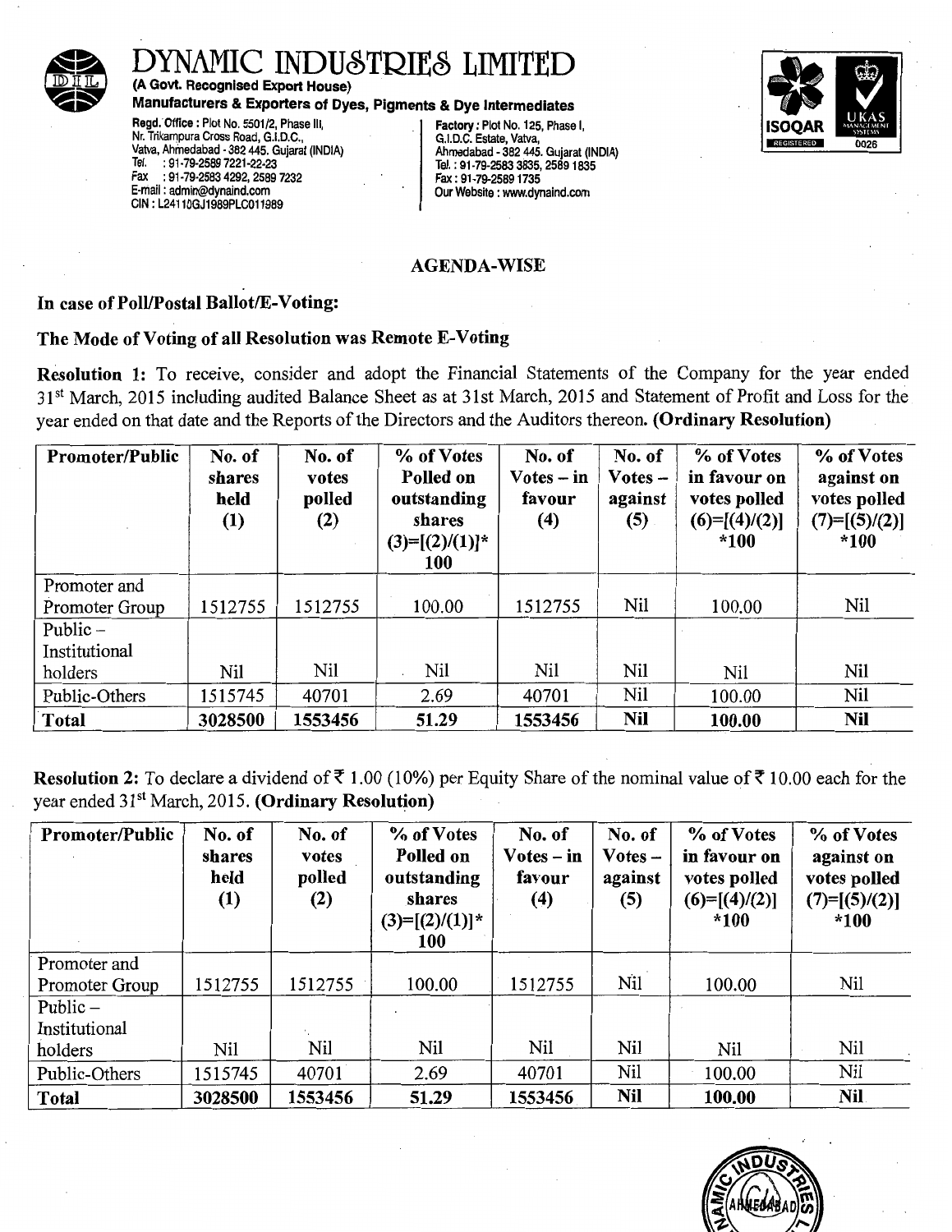

(A Govt. Recognised Export House)

Manufacturers & Exporters of Dyes, Pigments & Dye Intermediates<br>Regd. Office : Plot No. 5501/2, Phase III. [159] Factory : Plot No. 125, Phase

Regd. Office: Plot No. 5501/2, Phase III, Factory: Plot No. 125, Phase I, **ISOQAR** Nr. Trikampura Cross Road, G.I.D.C., ISOQAR G.I.D.C. Estate, Vatva, ISOQAR NR. Trikampura Cross Road, G.I.D.C., I. S. I. D.C. Estate, Vatva Vatva, Ahmedabad - 382 445. Gujarat (INDIA) <br>Tel. : 91-79-2589 7221-22-23 <br>Tel. : 91-79-2583 3835. 2589 1835 Tel. :91-79-2589 7221-22·23 Tel.: 91·79-2583 3835,25891835 Fax : 91-79-2583 4292, 2589 7232<br>E-mail: admin@dynaind.com CIN: L24110GJ1989PLC011989

Our Website : www.dynaind.com



Resolution 3: To re-appoint Mr. Deepak Navinchandra Chokshi (DIN: 00536345), who is liable to retire by rotation and being eligible, offers himself for re-appointment. (Ordinary Resolution)

| <b>Promoter/Public</b> | No. of<br>shares<br>held<br>(1) | No. of<br>votes<br>polled<br>(2) | % of Votes<br>Polled on<br>outstanding<br>shares<br>$(3)=[(2)/(1)]^*$<br><b>100</b> | No. of<br>$Votes - in$<br>favour<br>(4) | No. of<br>$Votes -$<br>against<br>(5) | % of Votes<br>in favour on<br>votes polled<br>$(6)=[(4)/(2)]$<br>$*100$ | % of Votes<br>against on<br>votes polled<br>$(7)=[(5)/(2)]$<br>*100 |
|------------------------|---------------------------------|----------------------------------|-------------------------------------------------------------------------------------|-----------------------------------------|---------------------------------------|-------------------------------------------------------------------------|---------------------------------------------------------------------|
| Promoter and           |                                 |                                  |                                                                                     |                                         |                                       |                                                                         |                                                                     |
| Promoter Group         | 1512755                         | 1512755                          | .100.00                                                                             | 1512755                                 | Nil                                   | 100.00                                                                  | Nil                                                                 |
| Public $-$             |                                 |                                  |                                                                                     |                                         |                                       |                                                                         |                                                                     |
| Institutional          |                                 |                                  |                                                                                     |                                         |                                       |                                                                         |                                                                     |
| holders                | Nil                             | Nil                              | <b>Nil</b>                                                                          | Nil                                     | Nil                                   | Nil                                                                     | Nil                                                                 |
| Public-Others          | 1515745                         | 40701                            | 2.69                                                                                | 40701                                   | Nil                                   | 100.00                                                                  | Nil                                                                 |
| <b>Total</b>           | 3028500                         | 1553456                          | 51.29                                                                               | 1553456                                 | <b>Nil</b>                            | 100.00                                                                  | <b>Nil</b>                                                          |

Resolution 4: To ratify the appointment of M/s. G. K. Choksi & Co., Chartered Accountants, Ahmedabad (Firm Reg. No. 101895W) as approved by Members at the 25th Annual General Meeting as Statutory Auditors of the Company, to hold office until the conclusion of 28th Annual General Meeting, and to fix their remuneration for the financial year ending 31st March, 2016. (Ordinary Resolution)

| Promoter/Public | No. of<br>shares<br>held<br>(1) | No. of<br>votes<br>polled<br>(2) | % of Votes<br>Polled on<br>outstanding<br>shares<br>$(3)=[(2)/(1)]^*$<br><b>100</b> | No. of<br>$Votes - in$<br>favour<br>(4) | No. of<br>$Votes -$<br>against<br>(5) | % of Votes<br>in favour on<br>votes polled<br>$(6)=[(4)/(2)]$<br>$*100$ | % of Votes<br>against on<br>votes polled<br>$(7)=[(5)/(2)]$<br>$*100$ |
|-----------------|---------------------------------|----------------------------------|-------------------------------------------------------------------------------------|-----------------------------------------|---------------------------------------|-------------------------------------------------------------------------|-----------------------------------------------------------------------|
| Promoter and    |                                 |                                  |                                                                                     |                                         |                                       |                                                                         |                                                                       |
| Promoter Group  | 1512755                         | 1512755                          | 100.00                                                                              | 1512755                                 | Nil                                   | 100.00                                                                  | Nil                                                                   |
| Public $-$      |                                 |                                  |                                                                                     |                                         |                                       |                                                                         |                                                                       |
| Institutional   |                                 |                                  |                                                                                     |                                         |                                       |                                                                         |                                                                       |
| holders         | Nil                             | Nil                              | Nil                                                                                 | Nil                                     | Nil                                   | Nil                                                                     | Nil                                                                   |
| Public-Others   | 1515745                         | 40701                            | 2.69                                                                                | 40701                                   | Nil                                   | 100.00                                                                  | Nil                                                                   |
| <b>Total</b>    | 3028500                         | 1553456                          | 51.29                                                                               | 1553456                                 | Nil                                   | 100.00                                                                  | <b>Nil</b>                                                            |

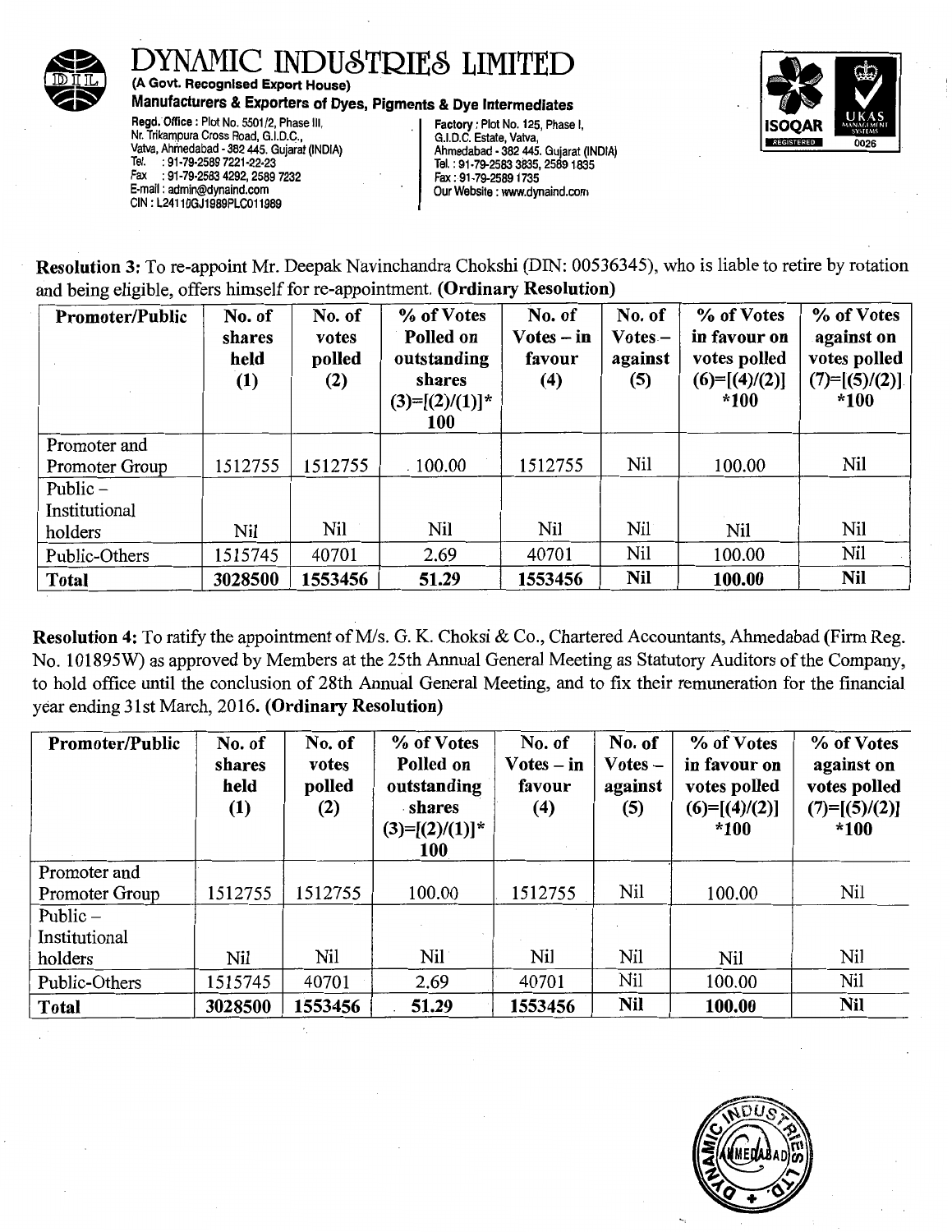

(A Govt. Recognised Export House) Manufacturers & Exporters of Dyes, Pigments & Dye Intermediates

Regd. Office: Plot No. 5501/2, Phase Ill, Nr. Trikampura Cross Road, G.I.D.C., Valva, Ahmedabad - 382 445. Gujarat (INDIA) Tel. : 91-79-2589 7221-22·23 Fax : 91-79-2583 4292, 2589 7232 E-mail : admin@dynaind.com CIN: L24110GJ1989PLC011989

Factory: Plot No. 125, Phase I, G.I.D.C. Estate, Valva, Ahmedabad - 382 \_445. Gujarat (INDIA) Tel. : 91-79-2583 3835, 2589 1835 Fax: 91-79-25891735 Our Website : www.dynaind.com



Resolution 5: To re-appoint and re-designate Mr. Deepak Navinchandra Chokshi (DIN: 00536345) as Vice Chairman and Managing Director of the Company. (Special Resolution)

| <b>Promoter/Public</b> | No. of<br>shares<br>held<br>(1) | No. of<br>votes<br>polled<br>(2) | % of Votes<br>Polled on<br>outstanding<br>shares<br>$(3)=[(2)/(1)]^*$<br>100 | No. of<br>$Votes -$<br>in<br>favour<br>(4) | No. of<br>$V$ otes $-$<br>against<br>(5) | % of Votes<br>in favour on<br>votes polled<br>$(6)=[(4)/(2)]$<br>$*100$ | % of Votes<br>against on<br>votes polled<br>$(7)=[(5)/(2)]$<br>$*100$ |
|------------------------|---------------------------------|----------------------------------|------------------------------------------------------------------------------|--------------------------------------------|------------------------------------------|-------------------------------------------------------------------------|-----------------------------------------------------------------------|
| Promoter and           |                                 |                                  |                                                                              |                                            |                                          |                                                                         |                                                                       |
| Promoter Group         | 1512755                         | 1512755                          | $-100.00$                                                                    | 1512755                                    | Nil                                      | 100.00                                                                  | Nil                                                                   |
| Public $-$             |                                 |                                  |                                                                              |                                            |                                          |                                                                         |                                                                       |
| Institutional          |                                 |                                  |                                                                              |                                            |                                          |                                                                         |                                                                       |
| holders                | Nil                             | Nil                              | Nil                                                                          | Nil                                        | Nil                                      | Nil                                                                     | <b>Nil</b>                                                            |
| Public-Others          | 1515745                         | 40701                            | 2.69                                                                         | 40701                                      | Nil                                      | 100.00                                                                  | <b>Nil</b>                                                            |
| Total                  | 3028500                         | 1553456                          | 51.29                                                                        | 1553456                                    | Nil                                      | 100.00                                                                  | <b>Nil</b>                                                            |

Resolution 6: To re-appoint and re-designate Mr. Harin Dhanvantrai Mamlatdarna (DIN: 00536250) as Chairman and Whole Time Director of the Company. (Special Resolution)

| <b>Promoter/Public</b> | No. of<br>shares<br>held<br>(1) | No. of<br>votes<br>polled<br>(2) | % of Votes<br>Polled on<br>outstanding<br>shares<br>$(3)=[(2)/(1)]^*$<br>100 | No. of<br>$Votes -$<br>in<br>favour<br>(4) | No. of<br>$Votes -$<br>against<br>(5) | % of Votes<br>in favour on<br>votes polled<br>$(6)=[(4)/(2)]$<br>$*100$ | % of Votes<br>against on<br>votes polled<br>$(7)=[(5)/(2)]$<br>$*100$ |
|------------------------|---------------------------------|----------------------------------|------------------------------------------------------------------------------|--------------------------------------------|---------------------------------------|-------------------------------------------------------------------------|-----------------------------------------------------------------------|
| Promoter and           |                                 |                                  |                                                                              |                                            |                                       |                                                                         |                                                                       |
| Promoter Group         | 1512755                         | 1512755                          | 100.00                                                                       | 1512755                                    | Nil                                   | 100.00                                                                  | Nil                                                                   |
| Public $-$             |                                 |                                  |                                                                              |                                            |                                       |                                                                         |                                                                       |
| Institutional          |                                 |                                  |                                                                              |                                            |                                       |                                                                         |                                                                       |
| holders                | Nil                             | Nil                              | Nil                                                                          | Nil                                        | Nil                                   | Nil                                                                     | Nil                                                                   |
| Public-Others          | 1515745                         | 40701                            | 2.69                                                                         | 40701                                      | Nil                                   | 100.00                                                                  | Nil                                                                   |
| <b>Total</b>           | 3028500                         | 1553456                          | 51.29                                                                        | 1553456                                    | Nil                                   | 100.00                                                                  | <b>Nil</b>                                                            |

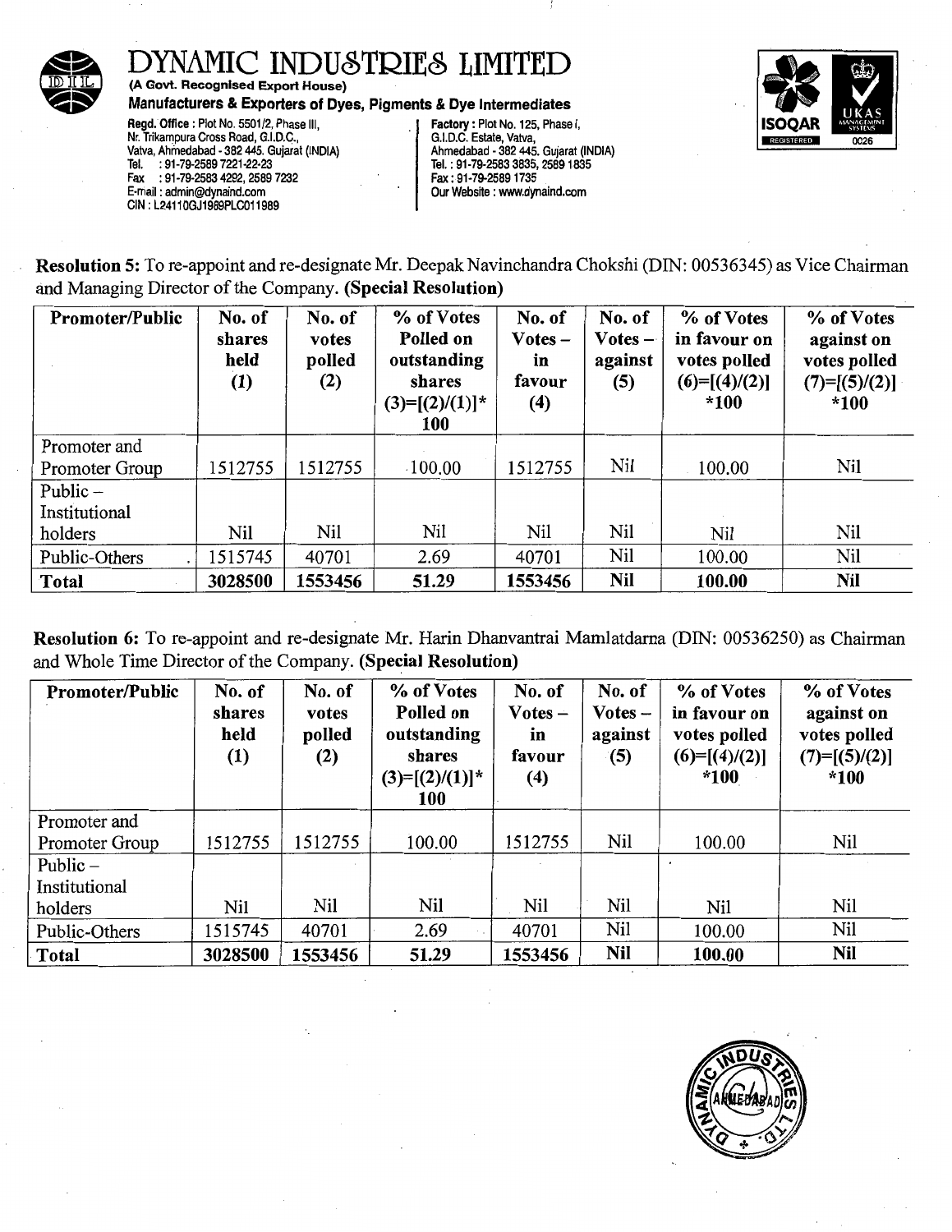

# DYNAMIC INDUSTRIES LIMITED<br>
(A Govt. Recognised Export House)<br>
Manufacturers & Exporters of Dyes, Pigments & Dye Intermediates<br>
Regd. Office : Plot No. 5501/2, Phase III,<br>
Nr. Trikampura Cross Road, G.I.D.C. (State, Vatva,

(A Govt. Recognised Export House)

**Regd. Office : Piot No. 5501/2, Phase III,**<br>
Nr. Trikampura Cross Road, G.I.D.C.,<br>
Vatva, Ahmedabad - 382 445. Gujarat (INDIA)<br>
Tel. : 91-79-2583 3835, 2589 1835<br>
Tel. : 91-79-2583 3835, 2589 1835 Fax : 91-79-2583 4292, 2589 7232 Fax: 91-79-25891735 E-mail : admin@dynaind.com Our Website : www.dynaind.com CIN: L24110GJ1989PLC011989

Tel. : 91-79-2583 3835, 2589 1835<br>Fax : 91-79-2589 1735



Resolution 7: To re-appoint Mr. Dinesh Jasraj Jain (DIN: 00135889) as Whole Time Director of the Company. (Special Resolution)

| Promoter/Public | No. of<br>shares<br>held<br>(1) | No. of<br>votes<br>polled<br>(2) | % of Votes<br>Polled on<br>outstanding<br>shares<br>$(3)=[(2)/(1)]^*$<br>100 | No. of<br>$Votes -$<br>in<br>favour<br>(4) | No. of<br>$\bf Votes$ –<br>against<br>(5) | % of Votes<br>in favour on<br>votes polled<br>$(6)=[(4)/(2)]$<br>$*100$ | % of Votes<br>against on<br>votes polled<br>$(7)=[(5)/(2)]$<br>$*100$ |
|-----------------|---------------------------------|----------------------------------|------------------------------------------------------------------------------|--------------------------------------------|-------------------------------------------|-------------------------------------------------------------------------|-----------------------------------------------------------------------|
| Promoter and    |                                 |                                  |                                                                              |                                            |                                           |                                                                         |                                                                       |
| Promoter Group  | 1512755                         | 1512755                          | 100.00                                                                       | 1512755                                    | Nil                                       | 100.00                                                                  | Nil                                                                   |
| Public $-$      |                                 |                                  |                                                                              |                                            |                                           |                                                                         |                                                                       |
| Institutional   |                                 |                                  |                                                                              |                                            |                                           |                                                                         |                                                                       |
| holders         | Nil                             | Nil                              | Nil                                                                          | Nil                                        | Nil                                       | Nil                                                                     | Nil                                                                   |
| Public-Others   | 1515745                         | 40701                            | 2.69                                                                         | 40701                                      | Nil                                       | 100.00                                                                  | Nil                                                                   |
| Total           | 3028500                         | 1553456                          | 51.29                                                                        | 1553456                                    | Nil                                       | 100.00                                                                  | <b>Nil</b>                                                            |

Resolution 8: To appoint Mr. Pravinchandra Devidas Master (DIN: 05195587) as an Independent Director of the Company. (Ordinary Resolution)

| <b>Promoter/Public</b> | No. of<br>shares<br>held<br>(1) | No. of<br>votes<br>polled<br>(2) | % of Votes<br>Polled on<br>outstanding<br>shares<br>$(3)=[(2)/(1)]^*$<br>100 | No. of<br>$\bf Votes -$<br>in<br>favour<br>(4) | No. of<br>$Votes -$<br>against<br>(5) | % of Votes<br>in favour on<br>votes polled<br>$(6)=[(4)/(2)]$<br>$*100$ | % of Votes<br>against on<br>votes polled<br>$(7)=[(5)/(2)]$<br>$*100$ |
|------------------------|---------------------------------|----------------------------------|------------------------------------------------------------------------------|------------------------------------------------|---------------------------------------|-------------------------------------------------------------------------|-----------------------------------------------------------------------|
| Promoter and           |                                 |                                  |                                                                              |                                                |                                       |                                                                         |                                                                       |
| Promoter Group         | 1512755                         | 1512755                          | 100.00                                                                       | 1512755                                        | Nil                                   | 100.00                                                                  | Nil                                                                   |
| Public $-$             |                                 |                                  |                                                                              |                                                |                                       |                                                                         |                                                                       |
| Institutional          |                                 |                                  |                                                                              |                                                |                                       |                                                                         |                                                                       |
| holders                | Nil                             | Nil                              | Nil                                                                          | Nil                                            | Nil                                   | Nil                                                                     | Nil                                                                   |
| Public-Others          | 1515745                         | 40701                            | 2.69                                                                         | 40701                                          | Nil                                   | 100.00                                                                  | Nil                                                                   |
| <b>Total</b>           | 3028500                         | 1553456                          | 51.29                                                                        | 1553456                                        | <b>Nil</b>                            | 100.00                                                                  | <b>Nil</b>                                                            |

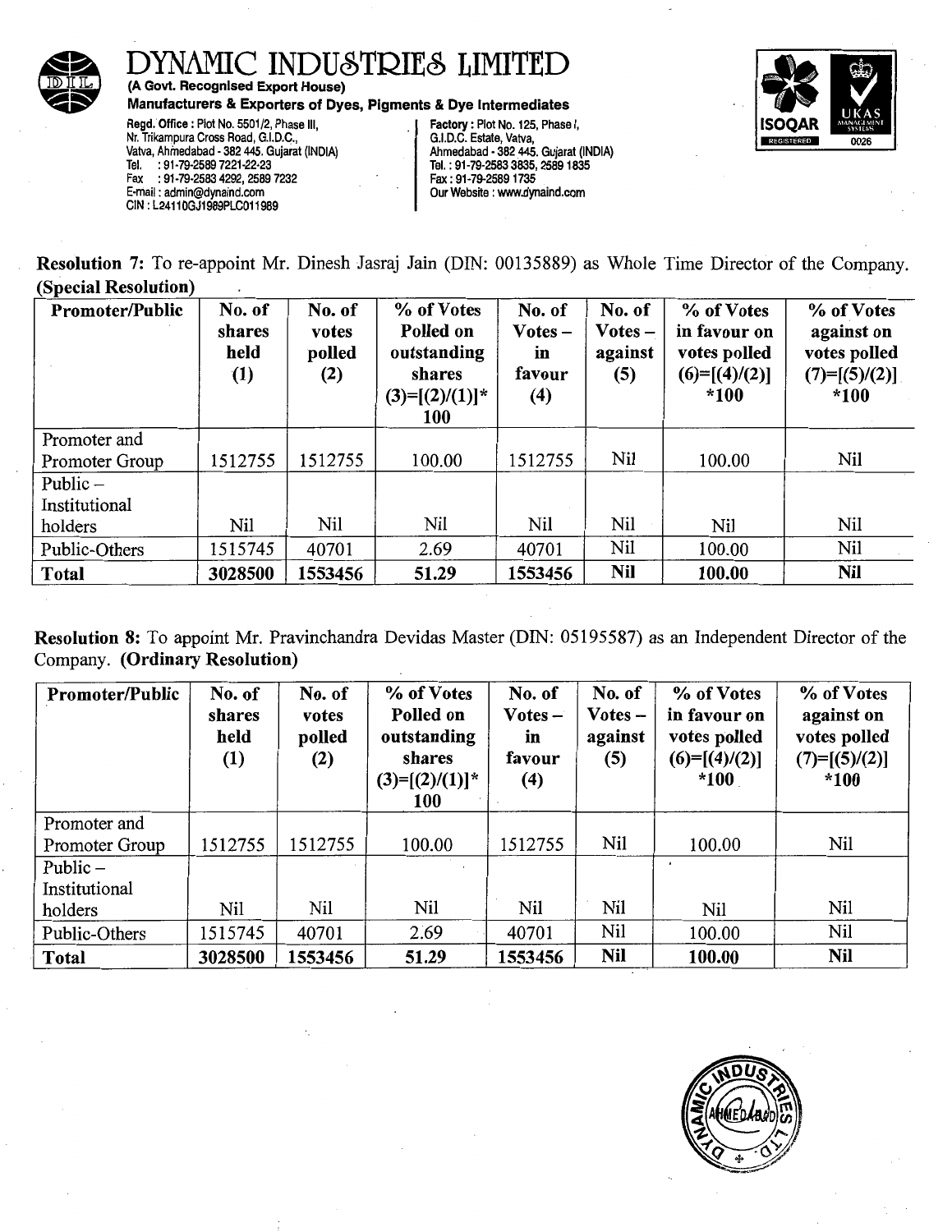

(A Govt. Recognised Export House)

Manufacturers & Exporters of Dyes, Pigments & Dye Intermediates

Regd. Office: Plot No. 5501/2, Phase Ill, Nr. Trikampura Cross Road, G.I.D.C., Vatva, Ahmedabad - 382 445. Gujarat (INDIA)<br>Tel. : 91-79-2589 7221-22-23 Tel. : 91-79-2589 7221-22·23 Fax :91-79-2583 4292,2589 7232 E-mail : admin@dynaind.com CIN: L24110GJ1989PLC011989

Factory: Plot No. 125, Phase I, G.I.D.C. Estate, Vatva,<br>Ahmedabad - 382 445. Gujarat (INDIA) Tel. : 91-79-2583 3835, 2589 1835 Fax: 91-79-25891735 Our Website : www.dynaind.com



Resolution 9: To appoint' Mr. Raghavdas Hiralal Lakhmani (DIN: 05304347) as an Independent Director of the Company. (Ordinary Resolution)

| <b>Promoter/Public</b> | No. of<br>shares<br>held<br>(1) | No. of<br>votes<br>polled<br>(2) | % of Votes<br>Polled on<br>outstanding<br>shares<br>$(3)=[(2)/(1)]^*$<br><b>100</b> | No. of<br>Votes -<br>in<br>favour<br>$\left(4\right)$ | No. of<br>$Votes -$<br>against<br>(5) | % of Votes<br>in favour on<br>votes polled<br>$(6)=[(4)/(2)]$<br>$*100$ | % of Votes<br>against on<br>votes polled<br>$(7)=[(5)/(2)]$<br>$*100$ |
|------------------------|---------------------------------|----------------------------------|-------------------------------------------------------------------------------------|-------------------------------------------------------|---------------------------------------|-------------------------------------------------------------------------|-----------------------------------------------------------------------|
| Promoter and           |                                 |                                  |                                                                                     |                                                       |                                       |                                                                         |                                                                       |
| Promoter Group         | 1512755                         | 1512755                          | 100.00                                                                              | 1512755                                               | Nil                                   | 100.00                                                                  | <b>Nil</b>                                                            |
| Public $-$             |                                 |                                  |                                                                                     |                                                       |                                       |                                                                         |                                                                       |
| Institutional          |                                 |                                  |                                                                                     |                                                       |                                       |                                                                         |                                                                       |
| holders                | Nil                             | <b>Nil</b>                       | <b>Nil</b>                                                                          | Nil                                                   | Nil                                   | Nil                                                                     | Nil                                                                   |
| Public-Others          | 1515745                         | 40701                            | 2.69                                                                                | 40701                                                 | Nil                                   | 100.00                                                                  | Nil                                                                   |
| <b>Total</b>           | 3028500                         | 1553456                          | 51.29                                                                               | 1553456                                               | <b>Nil</b>                            | 100.00                                                                  | <b>Nil</b>                                                            |

Resolution 10: To appoint Mr. Jatinbhai Biharilal Surti (DIN: 05195572) as an Independent Director of the Company. (Ordinary Resolution)

| <b>Promoter/Public</b> | No. of<br>shares<br>held<br>(1) | No. of<br>votes<br>polled<br>(2) | % of Votes<br>Polled on<br>outstanding<br>shares<br>$(3)=[(2)/(1)]^*$<br><b>100</b> | No. of<br>$\bf Votes$ –<br>in.<br>favour<br>(4) | No. of<br>Votes –<br>against<br>(5) | % of Votes<br>in favour on<br>votes polled<br>$(6)=[(4)/(2)]$<br>$*100$ | % of Votes<br>against on<br>votes polled<br>$(7)=[(5)/(2)]$<br>$*100$ |
|------------------------|---------------------------------|----------------------------------|-------------------------------------------------------------------------------------|-------------------------------------------------|-------------------------------------|-------------------------------------------------------------------------|-----------------------------------------------------------------------|
| Promoter and           |                                 |                                  |                                                                                     |                                                 |                                     |                                                                         |                                                                       |
| Promoter Group         | 1512755                         | 1512755                          | 100.00                                                                              | 1512755                                         | Nil                                 | 100.00                                                                  | <b>Nil</b>                                                            |
| Public $-$             |                                 |                                  |                                                                                     |                                                 |                                     |                                                                         |                                                                       |
| Institutional          |                                 |                                  |                                                                                     |                                                 |                                     |                                                                         |                                                                       |
| holders                | Nil                             | <b>Nil</b>                       | Nil                                                                                 | Nil                                             | Nil                                 | Nil                                                                     | Nil                                                                   |
| Public-Others          | 1515745                         | 40701                            | 2.69                                                                                | 40701                                           | Nil                                 | 100.00                                                                  | <b>Nil</b>                                                            |
| <b>Total</b>           | 3028500                         | 1553456                          | 51.29                                                                               | 1553456                                         | <b>Nil</b>                          | 100.00                                                                  | <b>Nil</b>                                                            |

÷.

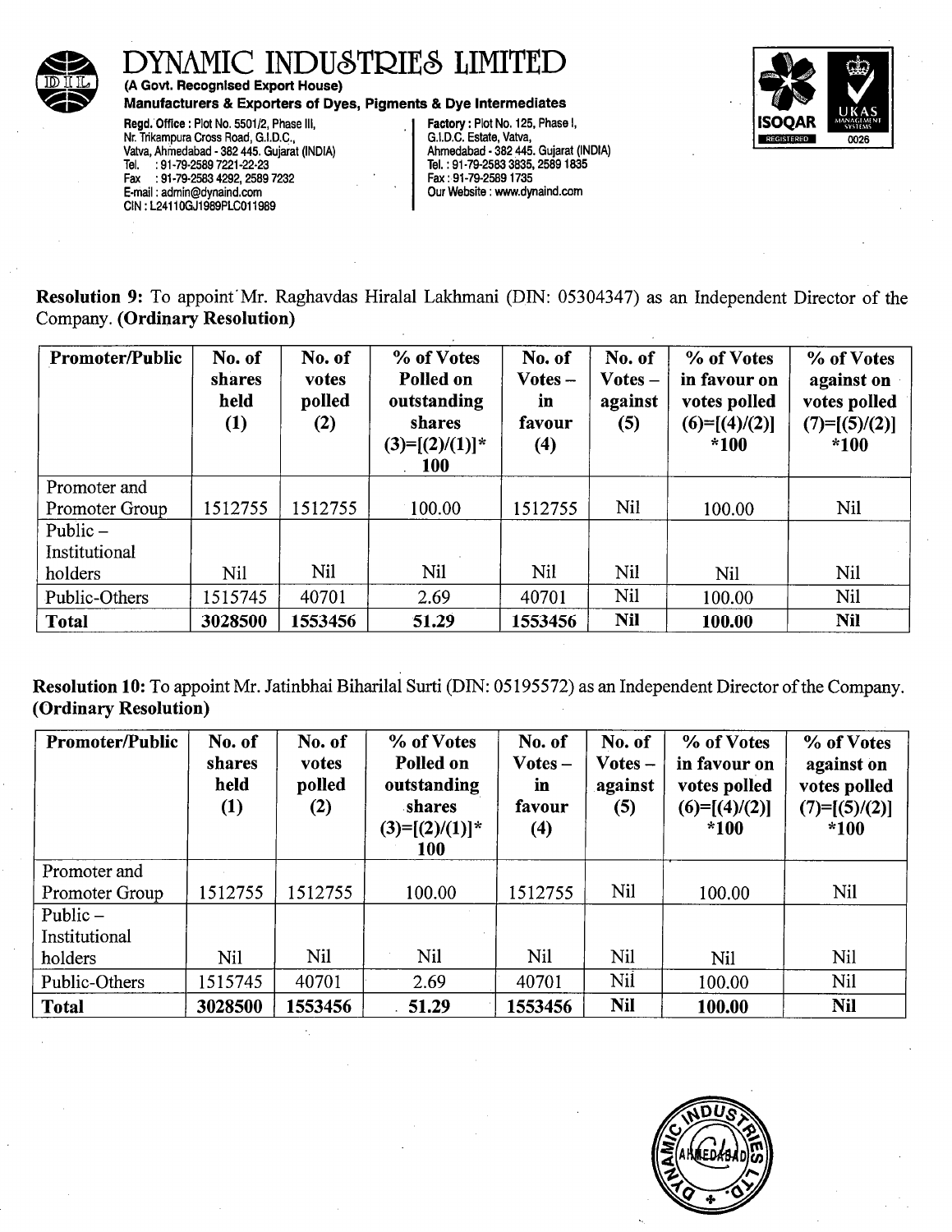

(A Govt. Recognised Export House)

Manufacturers & Exporters of Dyes, Pigments & Dye Intermediates<br>
Regd. Office : Plot No. 5501/2, Phase III,<br>
Nr. Trikampura Cross Road, G.I.D.C., (G.I.D.C. Estate, Vatva, Vatva, Ahmedabad - 382 445. Gujarat (INDIA)<br>
Tel. : Fax :91-79-2583 4292,2589 7232 Fax: 91-79-25891735 CIN: L24110GJ1989PLC011989

Our Website : www.dynaind.com



Resolution 11: To approve. borrowing limits under provision of section 180 ( 1) (c) of the Companies Act, 2013 and rules. (Special Resolution)

| <b>Promoter/Public</b> | No. of<br>shares<br>held<br>(1) | No. of<br>votes<br>polled<br>(2) | % of Votes<br>Polled on<br>outstanding<br>shares<br>$(3)=[(2)/(1)]^*$<br>100 | No. of<br>$Votes -$<br>in<br>favour<br>(4) | No. of<br>$Votes -$<br>against<br>(5) | % of Votes<br>in favour on<br>votes polled<br>$(6)=[(4)/(2)]$<br>$*100$ | % of Votes<br>against on<br>votes polled<br>$(7)=[(5)/(2)]$<br>*100 |
|------------------------|---------------------------------|----------------------------------|------------------------------------------------------------------------------|--------------------------------------------|---------------------------------------|-------------------------------------------------------------------------|---------------------------------------------------------------------|
| Promoter and           |                                 |                                  |                                                                              |                                            |                                       |                                                                         |                                                                     |
| Promoter Group         | 1512755                         | 1512755                          | 100.00                                                                       | 1512755                                    | Nil                                   | 100.00                                                                  | Nil                                                                 |
| Public $-$             |                                 |                                  |                                                                              |                                            |                                       |                                                                         |                                                                     |
| Institutional          |                                 |                                  |                                                                              |                                            |                                       |                                                                         |                                                                     |
| holders                | Nil                             | Nil                              | Nil                                                                          | Nil                                        | Nil                                   | Nil                                                                     | Nil                                                                 |
| Public-Others          | 1515745                         | 40701                            | 2.69                                                                         | 40701                                      | Nil                                   | 100.00                                                                  | Nil                                                                 |
| Total                  | 3028500                         | 1553456                          | 51.29                                                                        | 1553456                                    | Nil                                   | 100.00                                                                  | <b>Nil</b>                                                          |

Resolution 12: To create charge on the assets of the Company under Section 180 (1) (a) of the Companies Act, 2013 and rules thereunder. (Special Resolution)

| Promoter/Public | No. of<br>shares<br>held<br>$\left(1\right)$ | No. of<br>votes<br>polled<br>(2) | % of Votes<br>Polled on<br>outstanding<br>shares<br>$(3)=[(2)/(1)]^*$<br><b>100</b> | No. of<br>$\bf Votes$ –<br>in<br>favour<br>(4) | No. of<br>$Votes -$<br>against<br>(5) | % of Votes<br>in favour on<br>votes polled<br>$(6)=[(4)/(2)]$<br>$*100$ | % of Votes<br>against on<br>votes polled<br>$(7)=[(5)/(2)]$<br>$*100$ |
|-----------------|----------------------------------------------|----------------------------------|-------------------------------------------------------------------------------------|------------------------------------------------|---------------------------------------|-------------------------------------------------------------------------|-----------------------------------------------------------------------|
| Promoter and    |                                              |                                  |                                                                                     |                                                |                                       |                                                                         |                                                                       |
| Promoter Group  | 1512755                                      | 1512755                          | 100.00                                                                              | 1512755                                        | Nil                                   | 100.00                                                                  | Nil                                                                   |
| Public $-$      |                                              |                                  |                                                                                     |                                                |                                       |                                                                         |                                                                       |
| Institutional   |                                              |                                  |                                                                                     |                                                |                                       |                                                                         |                                                                       |
| holders         | Nil                                          | Nil                              | Nil                                                                                 | Nil                                            | Nil                                   | Nil                                                                     | Nil                                                                   |
| Public-Others   | 1515745                                      | 40701                            | 2.69                                                                                | 40701                                          | Nil                                   | 100.00                                                                  | Nil                                                                   |
| <b>Total</b>    | 3028500                                      | 1553456                          | 51.29                                                                               | 1553456                                        | Nil                                   | 100.00                                                                  | Nil                                                                   |

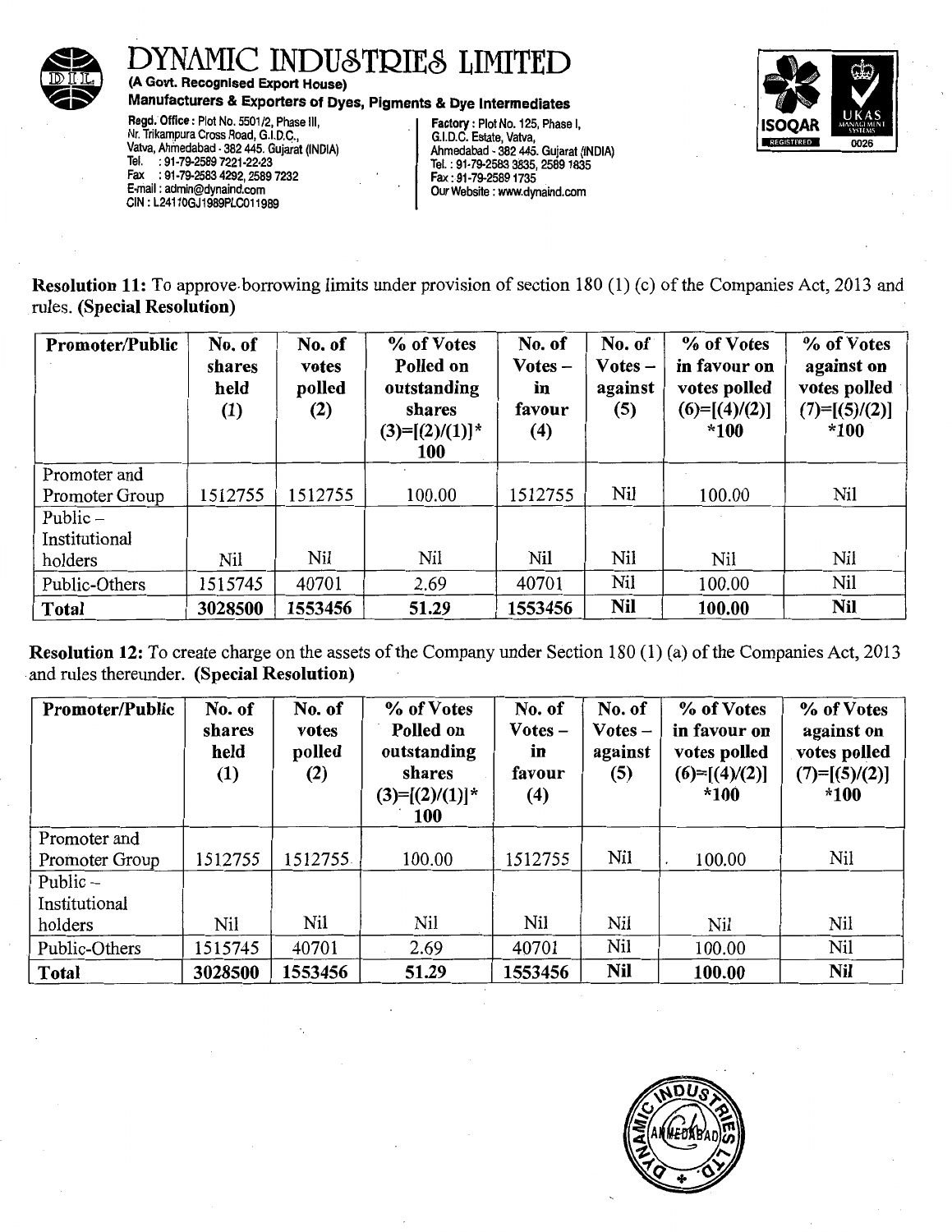

(A Govt. Recognised Export House)

Manufacturers & Exporters of Dyes, Pigments & Dye Intermediates



Regd. Office: Plot No. 5501/2, Phase Ill, Nr. Trikampura Cross Road, G.I.D.C., Valva, Ahmedabad - 382 445. Gujarat (INDIA) : 91-79-2589 7221-22-23 Fax : 91-79-2583 4292, 2589 7232 E-mail : admin@dynaind.com CIN: L24110GJ1989PLC011989

Factory : Plot No. 125, Phase I, G.I.D.C. Estate, Valva, Ahmedabad - 382 445. Gujarat (INDIA) Tel.: 91-79-2583 3835, 2589 1835 Fax: 91-79-25891735 Our Website : www.dynaind.com

Resolution 13: To regularize Ms. Viraj Darshit Shah (DIN: 07220630) as an Independent Woman Director of the Company. (Ordinary Resolution)

| Promoter/Public | No. of<br>shares<br>held<br>(1) | No. of<br>votes<br>polled<br>(2) | % of Votes<br>Polled on<br>outstanding<br>shares<br>$(3)=[(2)/(1)]^*$<br>100 | No. of<br>$Votes -$<br>in<br>favour<br>(4) | No. of<br>$Votes -$<br>against<br>(5) | % of Votes<br>in favour on<br>votes polled<br>$(6)=[(4)/(2)]$<br>$*100$ | % of Votes<br>against on<br>votes polled<br>$(7)=[(5)/(2)]$<br>$*100$ |
|-----------------|---------------------------------|----------------------------------|------------------------------------------------------------------------------|--------------------------------------------|---------------------------------------|-------------------------------------------------------------------------|-----------------------------------------------------------------------|
| Promoter and    |                                 |                                  |                                                                              |                                            |                                       |                                                                         |                                                                       |
| Promoter Group  | 1512755                         | 1512755                          | 100.00                                                                       | 1512755                                    | Nil                                   | 100.00                                                                  | Nil                                                                   |
| Public $-$      |                                 |                                  |                                                                              |                                            |                                       |                                                                         |                                                                       |
| Institutional   |                                 |                                  |                                                                              |                                            |                                       |                                                                         |                                                                       |
| holders         | Nil                             | Nil                              | Nil                                                                          | Nil                                        | Nil                                   | Nil                                                                     | Nil                                                                   |
| Public-Others   | 1515745                         | 40701                            | 2.69                                                                         | 40701                                      | Nil                                   | 100.00                                                                  | Nil                                                                   |
| Total           | 3028500                         | 1553456                          | 51.29                                                                        | 1553456                                    | Nil                                   | 100.00                                                                  | <b>Nil</b>                                                            |

*\*Note: Percentage Column of each Resolution is rounded off to nearest two Decimal.* 

*\*\*All the Resolutions were passed with requisite majority.* 

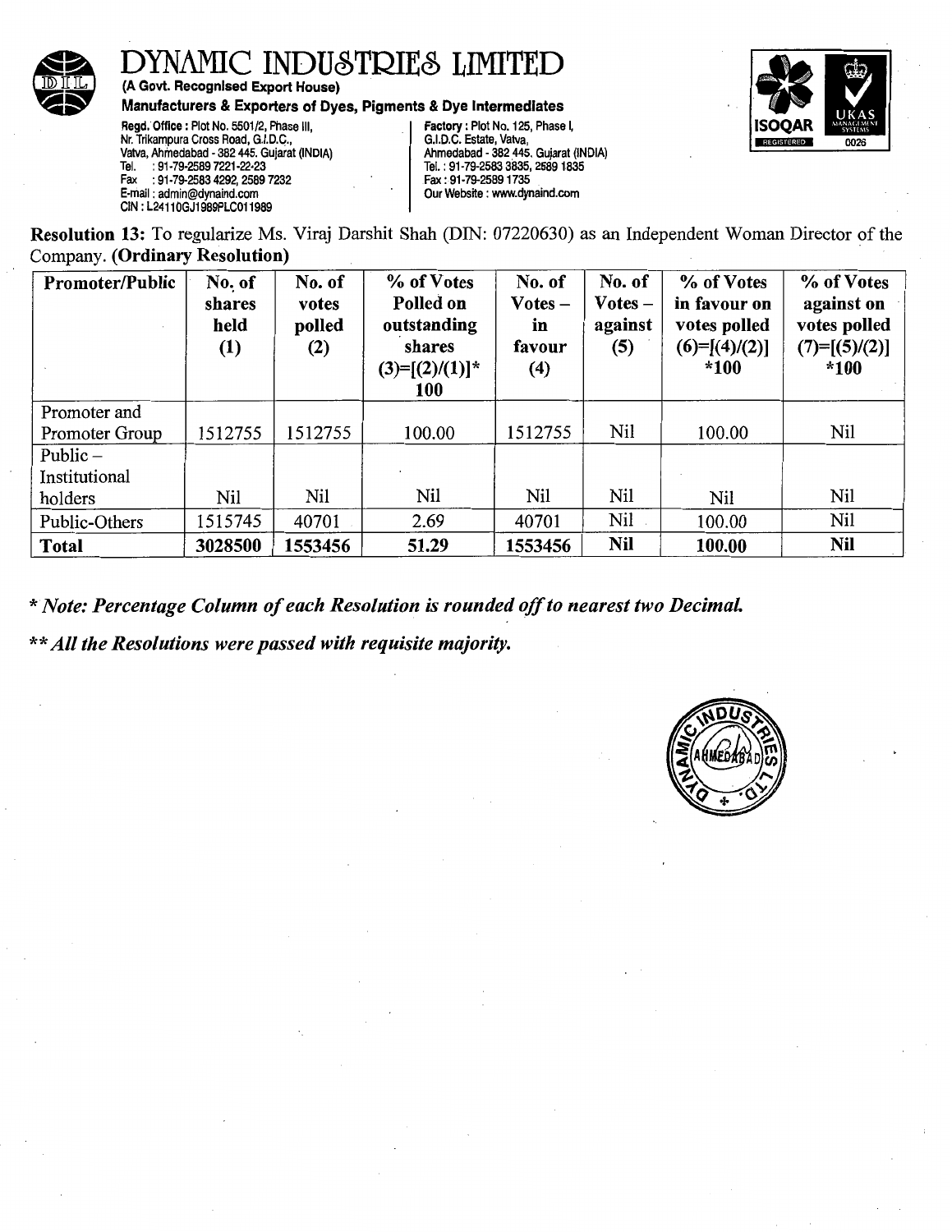

CHETAN R. SH

B. Com., LL.B., F.C.S. **Company Secretary** 

309, Aabhushan Complex, 17, Mahadevnagar Society, Stadium Road, Ahmedabad - 380 014. Tel.: (0) 2642 1657 (R) 2640 5297 M.: 93282 46138 E-mail: shah cr@yahoo.co.in

**ANNEXURE - B** 

#### **REPORT OF SCRUTINIZER - Combined**

(Pursuant to Section 108 of the Companies Act, 2013 and Rule  $20(3)(xi)$  of the Companies (Management and Administration) Rules, 2014)

#### To

The Chairman of the 2/6th Amual General Teeting of Dynamic Industries Limited held on held on Friday, 14th August, 2015 at 11130 a.m. at 5501/02. Phase III. Near Trikampura Crossroads, G.I.D.C. Vatva, Ahmedabad -382445.

#### Dear Sir.

1. I. Chetan R. Shah, Practising Company Secretary, have been appointed as a scrutinizer by

 $| \rangle$ the Board of Directors of Dynamic Industries Limited (the Company) for the purpose of scrutinizing the remote E-voting process and ascertaining the requisite majority on e-voting carried out as per the provisions of section 108 of the Companies Act, 2013 read with Rule 20 of the Companies (Management and Administration) Rules, 2014 (Rules) and pursuant to the provisions of Clause 35B of the Listing Agreement and

 $(2)$ the Chairman of the Annual General Meeting (AGM) on poll under the provisions of Section 109 of the Companies Act, 2013 read with Rule 21 of Rules, on the resolutions contained in the notice to the 26<sup>th</sup> Annual General Meeting (AGM) of the members of the Company, held on Friday, the 14th August, 2015 at 11.30 a.m. at 5501/02, Phase III. Near Trikampura Crossroads, G.I.D.C. Vatva, Ahmedabad -382445, Gujarat.

2. The management of the Company is responsible to ensure the compliance with the requirements of the Companies Act, 2013 and Rules relating to remote e - voting and poll on the resolutions contained in the Notice to the 26<sup>th</sup> Annual General Meeting (AGM) of the members of the Company. My responsibility as a scrutinizer for the remote e-voting process and for voting by poll at the AGM is restricted to make a Scrutinizer's report of the votes cast "in favour", "against" or "invalid" the resolutions stated above, based on the reports generated from the remote e-voting system provided Central Depository Services (India) Limited, the authorized agency to provide e-voting facilities, engaged by the Company to provide remote e-voting facilities for e-voting and also at the time of poll at AGM.

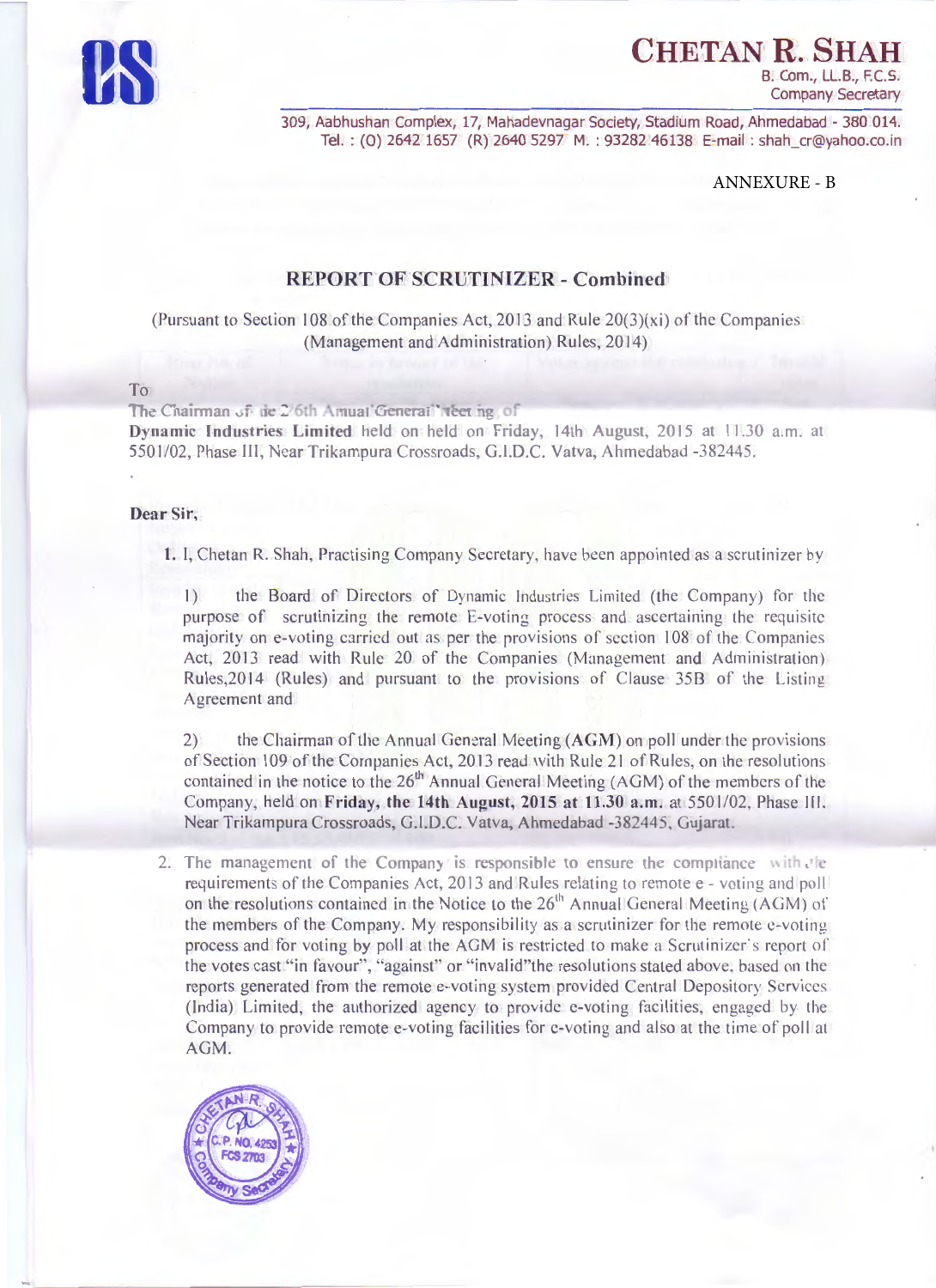- 3. I have issued a separate Scrutinizer's Report dated 14-08-2015 on the remote e-voting. Since all the members present at the AGM had already voted electronically (through remote E-voting), there was no requirement of voting through Ballot Paper.
- 4. As requested by management, I submit herewith my combined report on the results of evoting as under: -

| Item No. of<br><b>Notice</b>                                  |           | Votes in favour of the<br>resolution                     | Votes against the resolution | Invalid<br>votes                                         |            |
|---------------------------------------------------------------|-----------|----------------------------------------------------------|------------------------------|----------------------------------------------------------|------------|
|                                                               | Nos       | % of total                                               | <b>Nos</b>                   | % of total                                               | Nos.       |
|                                                               |           | number of valid<br>votes cast<br>(Favour and<br>Against) |                              | number of<br>valid votes cast<br>(Favour and<br>Against) |            |
| Item No. 1 of the<br>Notice (As an<br>Ordinary<br>Resolution) | 15,53,456 | 100                                                      | <b>NIL</b>                   | <b>NIL</b>                                               | <b>NIL</b> |
| Item No. 2 of the<br>Notice (As an<br>Ordinary<br>Resolution) | 15,53,456 | 100                                                      | <b>NIL</b>                   | <b>NIL</b>                                               | <b>NIL</b> |
| Item No. 3 of the<br>Notice (As an<br>Ordinary<br>Resolution) | 15,53,456 | 100                                                      | <b>NIL</b>                   | <b>NIL</b>                                               | <b>NIL</b> |
| Item No. 4 of the<br>Notice (As an<br>Ordinary<br>Resolution) | 15,53,456 | 100                                                      | <b>NIL</b>                   | <b>NIL</b>                                               | <b>NIL</b> |
| Item No. 5 of the<br>Notice (As a<br>Special<br>Resolution)   | 15,53,456 | 100                                                      |                              |                                                          | <b>NIL</b> |
| Item No. 6 of the<br>Notice (As a<br>Special<br>Resolution)   | 15,53,456 | 100                                                      | <b>NIL</b>                   | <b>NIL</b>                                               | <b>NIL</b> |
| Item No. 7 of<br>the Notice (As a<br>Special<br>Resolution)   | 15,53,456 | 100                                                      | <b>NIL</b>                   | <b>NIL</b>                                               | <b>NIL</b> |